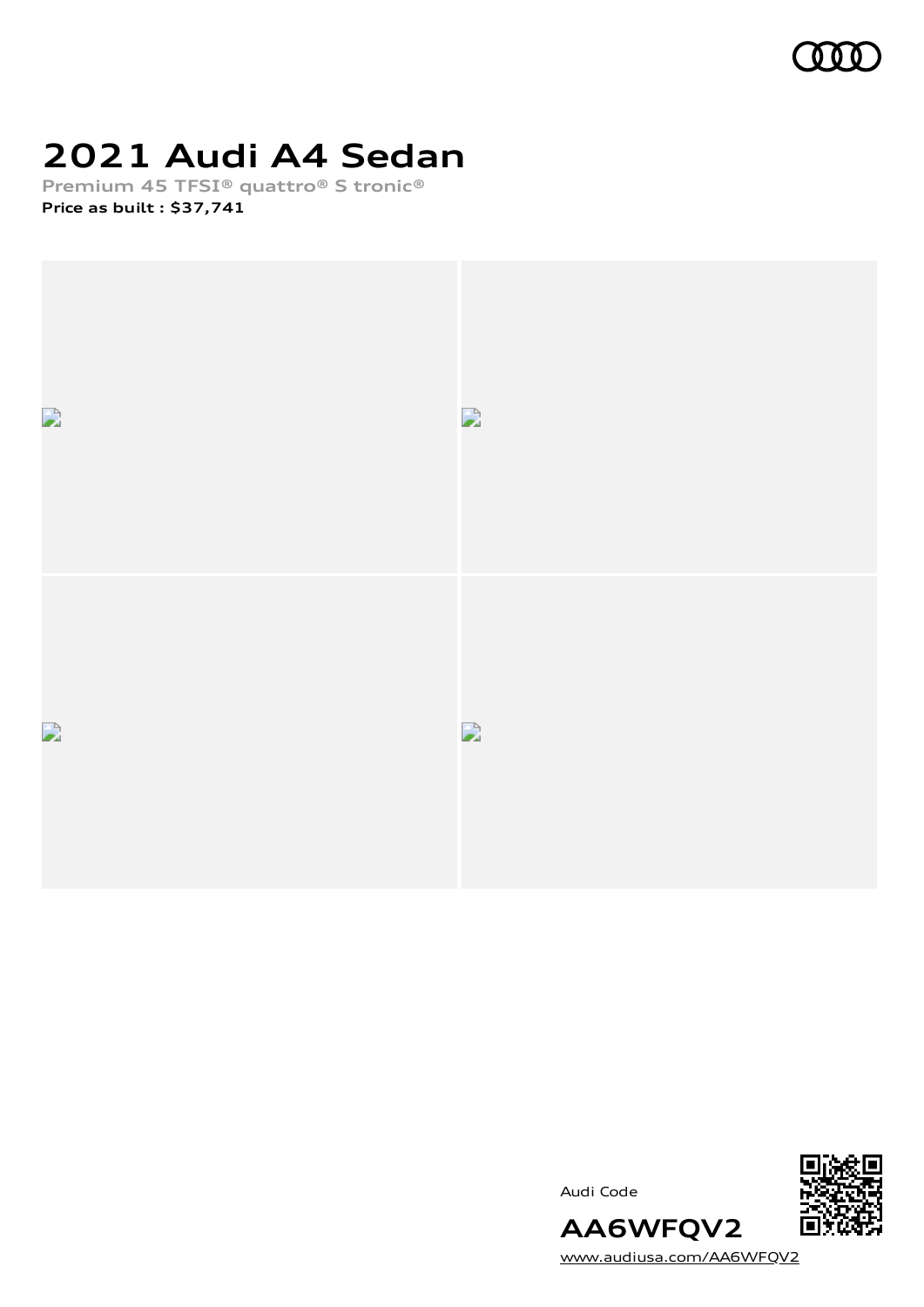## **Summary**

#### **Audi 2021 Audi A4 Sedan** Premium 45 TFSI® quattro® S tronic®

**Price as buil[t](#page-10-0)** \$37,741

### **Exterior colour**

Mythos Black metallic

### D

#### **Further Information**

| Mileage | 10,218 miles |
|---------|--------------|
|         |              |
|         | No           |

**Warranty**

#### **Interior colour**

| Seats     | Black                              |
|-----------|------------------------------------|
| Dashboard | Black                              |
| Carpet    | Black                              |
| Headliner | Black (45 TFSI®) / Gray (40 TFSI®) |

### **Technical Specifications**

Engine type 2.0-liter four-cylinder Displacement/Bore and 1,984/82.5 x 92.8 cc/mm stroke Max. output 261 HP Torque 273 lb-ft@rpm Top track speed [1](#page-10-0)30 mph $<sup>1</sup>$ </sup> Acceleration (0 - 60 mph) 5.2 seconds Recommended fuel Premium

#### **Audi Code** AA6WFQV2

**Your configuration on www.audiusa.com** [www.audiusa.com/AA6WFQV2](https://www.audiusa.com/AA6WFQV2)

**Commission number** 99df6f830a0e09af5ee7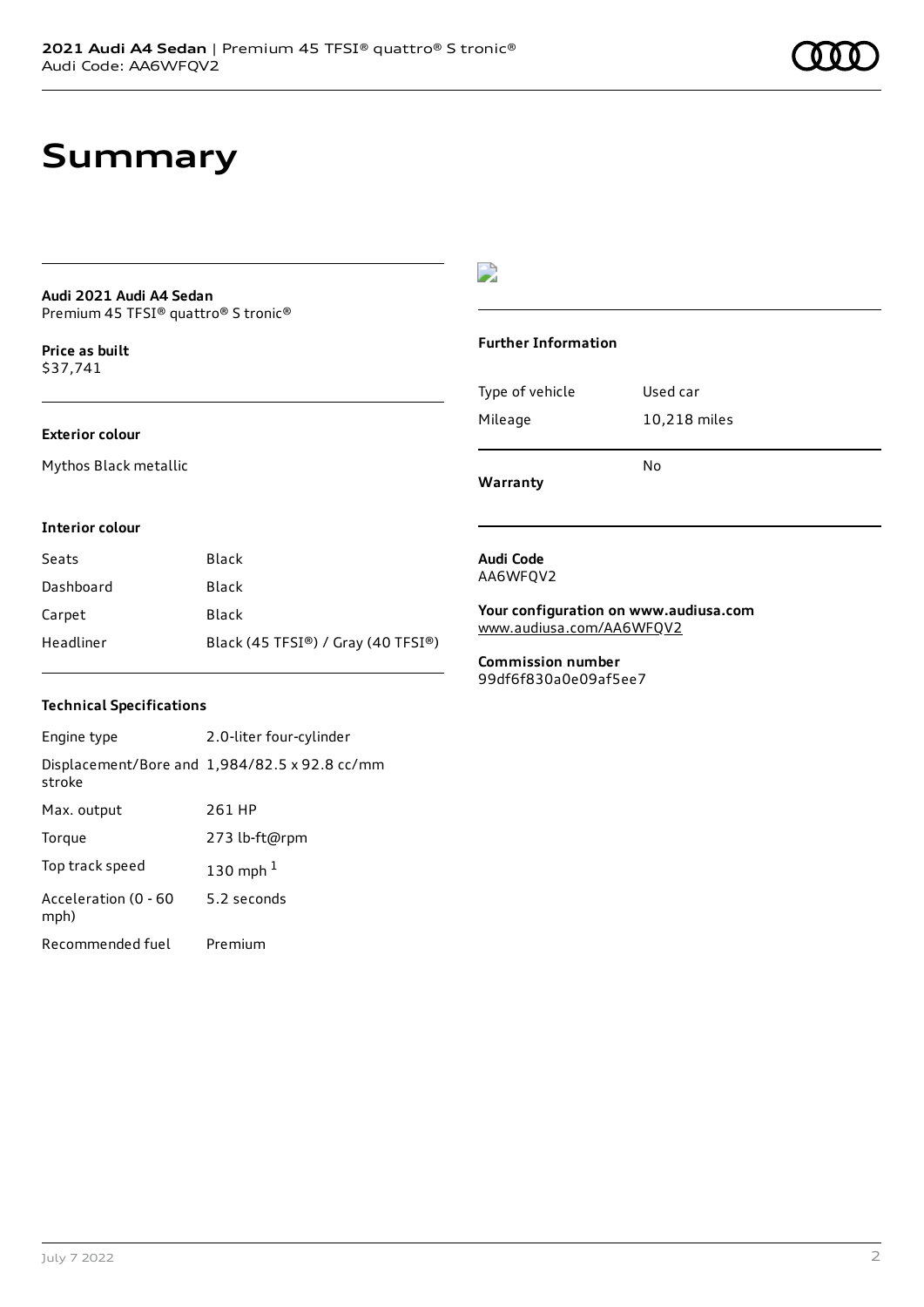# **Equipment**

Mythos Black metallic

Audi advanced key—keyless start, stop and entry with hands-free trunk release

Power-adjustable, auto-dimming, heated exterior side mirrors with memory

Sport suspension

Convenience package

Parking system plus

Audi pre sense® rear

Audi side assist with Rear cross traffic assist and Vehicle exit warning

SiriusXM® with 90-day All Access trial subscription







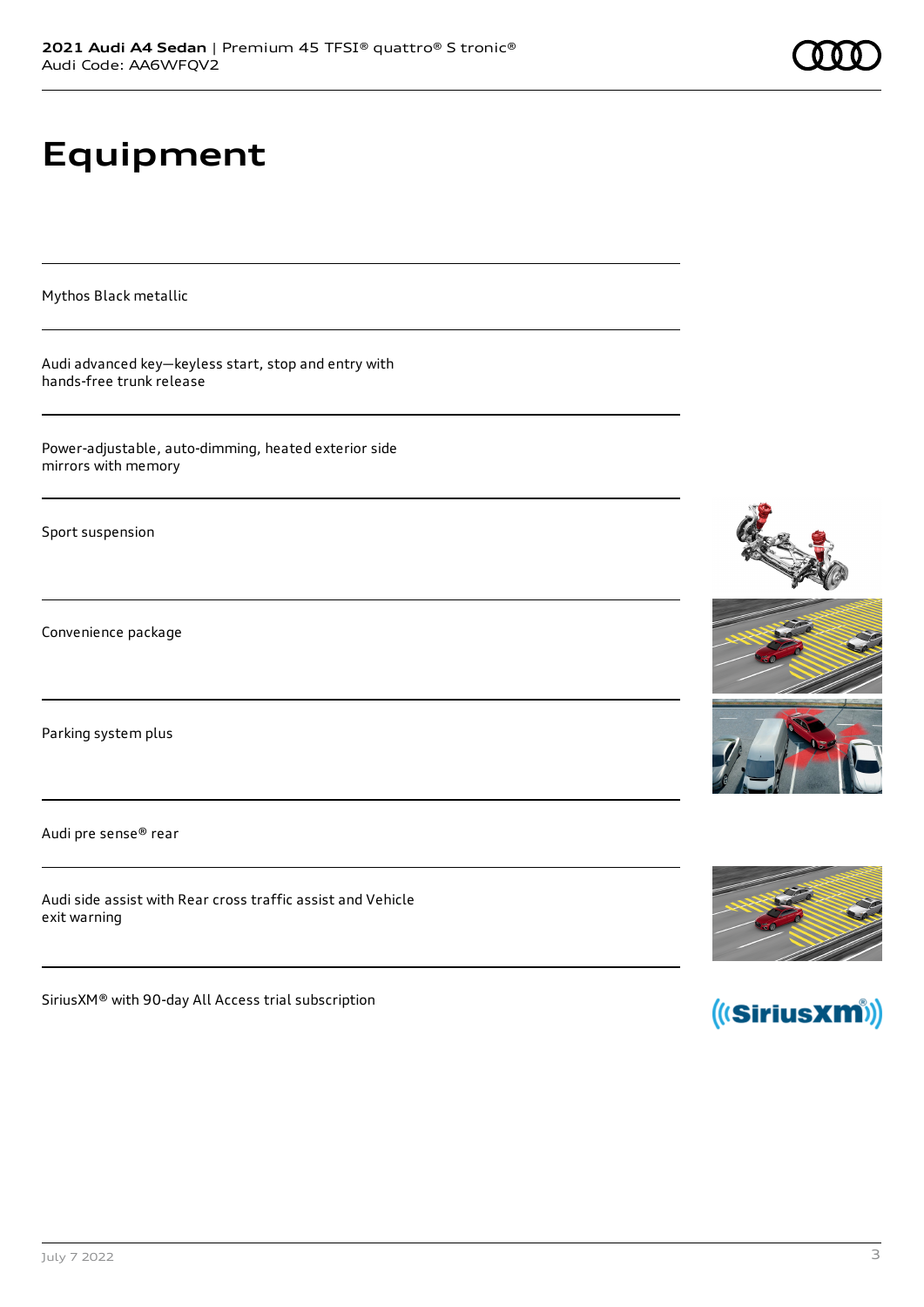**Standard features**

### **Interior**

| 6E3        | Folding front center armrest                                                               |
|------------|--------------------------------------------------------------------------------------------|
| 4E2        | Electric tailgate/trunk lid release from inside                                            |
| 5XF        | Driver and front-passenger extendable sun<br>visors with illuminated vanity mirrors        |
| 3NT        | Split-folding rear seatback (40/20/40)                                                     |
| N1F        | Leather seating surfaces                                                                   |
| 4A3        | <b>Heated front seats</b>                                                                  |
| 7TL        | Gray Oak Natural Wood inlays                                                               |
| QE1        | Storage package                                                                            |
| 3FE        | Power sunroof                                                                              |
| VT5        | Illuminated aluminum door sills with S logo                                                |
| 6NQ        | <b>Black cloth headliner</b>                                                               |
| <b>9AO</b> | Three-zone automatic climate control with<br>digital rear display                          |
| 4L7        | Auto-dimming interior rear view mirror with<br>digital compass and Integrated Toll Module® |
| 001        | LED interior lighting (entry, footwell, vanity,<br>door handles, console, ambient)         |
|            |                                                                                            |

### **Infotainment and Driver Assistance**

| 6K8             | Audi pre sense® city                                                               |
|-----------------|------------------------------------------------------------------------------------|
| 2H1             | Audi drive select <sup>®</sup>                                                     |
| IU1             | Audi smartphone interface                                                          |
| TW3             | Audi connect® CARE assistance and security<br>services (limited time subscription) |
| KA <sub>2</sub> | Rearview camera                                                                    |
| 8G1             | High beam assist                                                                   |
| 9VD             | Audi sound system                                                                  |
|                 |                                                                                    |

### **Infotainment and Driver Assistance**

| 9S7 | Driver information system with 7" color<br>display                |
|-----|-------------------------------------------------------------------|
| 613 | Lane departure warning                                            |
| 97X | Preparation for mobile phone (Bluetooth®)<br>with streaming audio |

### **Safety and Security**

| 3B7             | ISOFIX child seat mounting and Top Tether<br>anchorage point for outer rear seats |
|-----------------|-----------------------------------------------------------------------------------|
| 4UH             | Driver and front passenger dual-stage<br>airbags                                  |
| UH <sub>1</sub> | Electromechanical parking brake                                                   |
| 8T2             | Cruise control system                                                             |
| VC <sub>2</sub> | Garage door opener (Homelink®)                                                    |
| 6Y <sub>2</sub> | Top speed electronically limited to 130 mph                                       |
| 4H <sub>5</sub> | Electronic child locks                                                            |
| QZ7             | Speed-sensitive electromechanical power<br>steering system                        |
| 7K6             | Tire pressure monitoring system (TPMS)                                            |
| 4X3             | Advanced Airbag Protection System                                                 |
|                 |                                                                                   |

### **Exterior**

| 0P <sub>0</sub> | Dual exhaust outlets                               |
|-----------------|----------------------------------------------------|
| <b>1S1</b>      | Tool kit & car jack                                |
| 8FX             | LED headlights                                     |
| HU9             | 245/40 R18 all-season tires                        |
| 8VM             | LED taillights with dynamic turn signals           |
| 4KC             | Heat-insulating glass for side and rear<br>windows |
| 47B             | Aluminum trim around exterior windows              |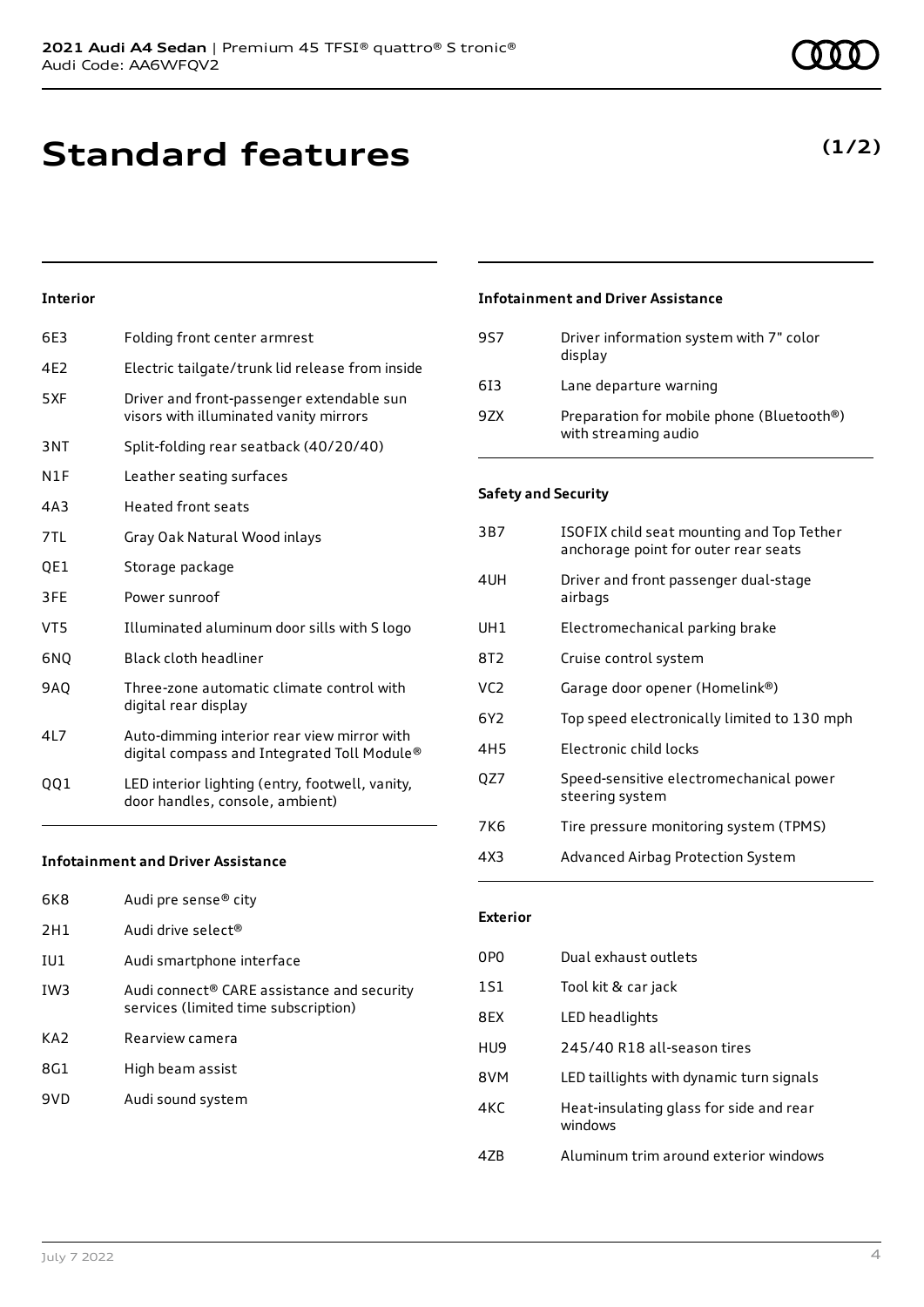**(2/2)**

## **Standard features**

### **Exterior**

45S 18" Audi Sport® 5-double-spoke design wheels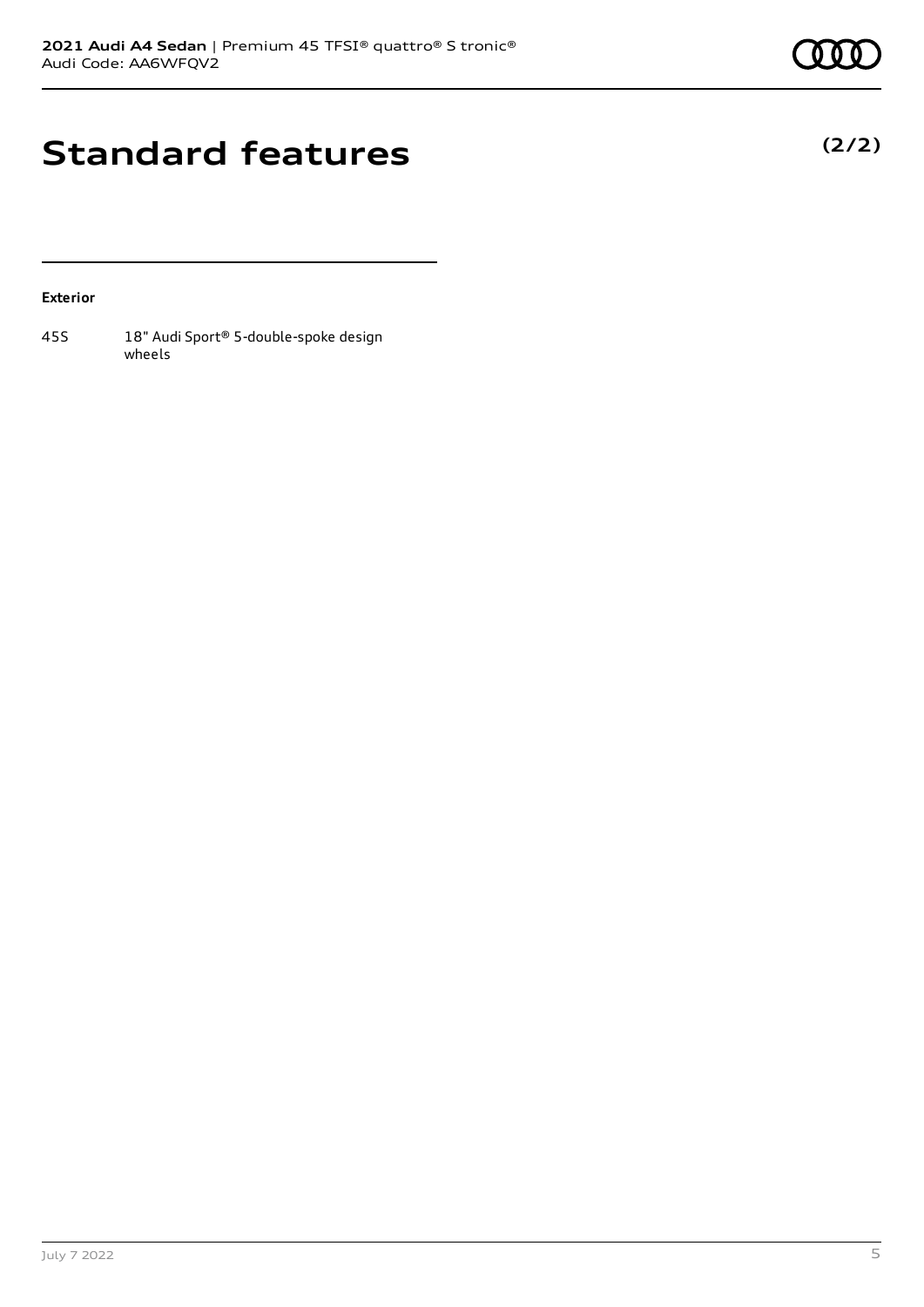## **Dealer remarks**

#### CONVENIENCE PACKAGE - SPORT SUSPENSION

Complete CARFAX vehicle history report is available. Come take the BEST TEST DRIVE ROUTE in California at Audi South Coast. Just a quick drive on the 5 freeway from Los Angeles or San Diego counties - Audi South Coast is located at the heart of Orange County in the Santa Ana Auto Mall, next to John Wayne Airport.

CARFAX One-Owner. 7-Speed Automatic S tronic, quattro, Black with Leather Seating Surfaces, ABS brakes, Alarm System with Motion Sensor, Alloy wheels, Audi Advanced Key, Audi Side Assist with pre sense Rear, Auto-Dimming Exterior Mirrors, Compass, Convenience Package, Electronic Stability Control, Front dual zone A/C, Heated door mirrors, Heated front seats, Heated Front Sport Bucket Seats, Heated Steering Wheel, Illuminated entry, Low tire pressure warning, Memory for Driver's Seat, Parking System Plus, Power moonroof, Remote keyless entry, SiriusXM All Access Service, Sport Suspension, Traction control. 2021 Audi A4 All prices subject to change without prior notice. Dealer not responsible for clerical input errors and third party mistakes. Please verify all pricing with dealer. -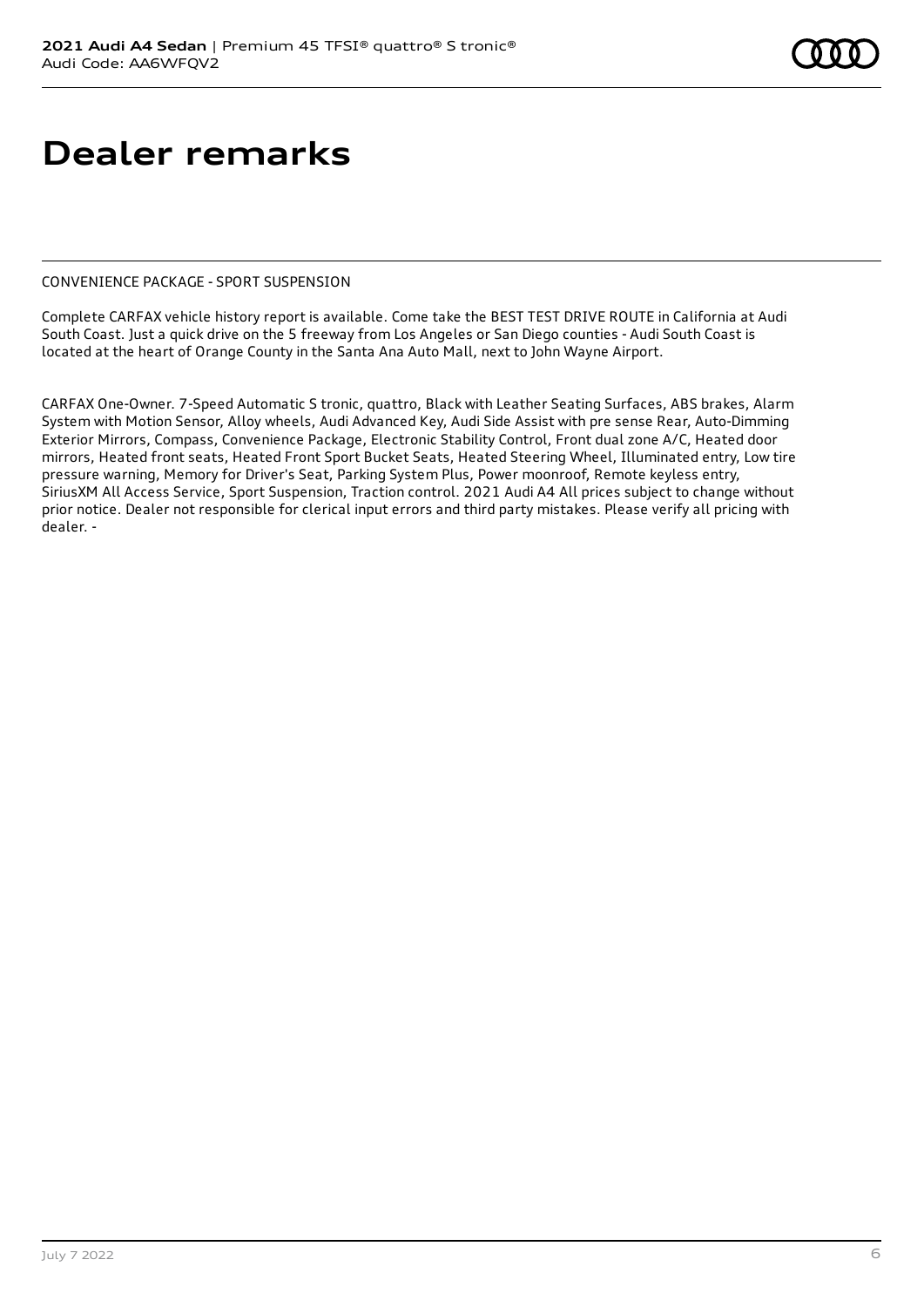## **Technical Specifications**

**2021 Audi A4 Sedan** | Premium 45 TFSI® quattro® S tronic®

### Engine type 2.0-liter four-cylinder

**Engineering | Performance**

| Power Level                                 | 45                                            |
|---------------------------------------------|-----------------------------------------------|
| Max. output                                 | 261 HP                                        |
| Displacement                                | 2.01                                          |
| Torque                                      | 273 lb-ft@rpm                                 |
| Valvetrain                                  | 16-valve DOHC with Audi valvelift<br>system   |
| Acceleration (0 - 60<br>mph)                | 5.2 seconds                                   |
| Engine block                                | Cast-iron                                     |
| Induction/fuel injection Turbocharged/TFSI® |                                               |
| Cylinder head                               | Aluminum-alloy                                |
| stroke                                      | Displacement/Bore and 1,984/82.5 x 92.8 cc/mm |
| Top track speed <sup>1</sup>                | $130$ mph                                     |

| Front axle           | Five-link independent suspension                                                                                 |
|----------------------|------------------------------------------------------------------------------------------------------------------|
| Rear axle            | Five-link independent suspension                                                                                 |
| <b>Brakes</b>        |                                                                                                                  |
| <b>Front brakes</b>  | 13.3 (ventilated disc) in                                                                                        |
| Rear brakes          | 13.0 (ventilated disc) in                                                                                        |
| Parking brake        | Electromechanical                                                                                                |
|                      |                                                                                                                  |
| <b>Body</b>          |                                                                                                                  |
| Material             | Lightweight construction<br>technology - multi-material body<br>construction (steel and aluminum<br>composition) |
| Corrosion protection | Multi-step anti-corrosion protection                                                                             |
|                      |                                                                                                                  |

### **Transmission | Drivetrain**

| Drivetrain type | quattro <sup>®</sup> all-wheel drive with ultra <sup>®</sup><br>technology |
|-----------------|----------------------------------------------------------------------------|
| Transmission    | Seven-speed S tronic <sup>®</sup> dual-clutch<br>transmission              |

### **Warranty | Maintenance**

**Suspension**

| Warranty | 4-year/50,000-mile Audi New |
|----------|-----------------------------|
|          | Vehicle Limited Warranty    |

### **Steering**

| Steering type                             | Speed-sensitive electromechanical<br>power steering system |
|-------------------------------------------|------------------------------------------------------------|
| Turning diameter, curb-38.1 ft<br>to-curb |                                                            |
| Steering ratio                            | 15.9:1                                                     |

### **(1/2)**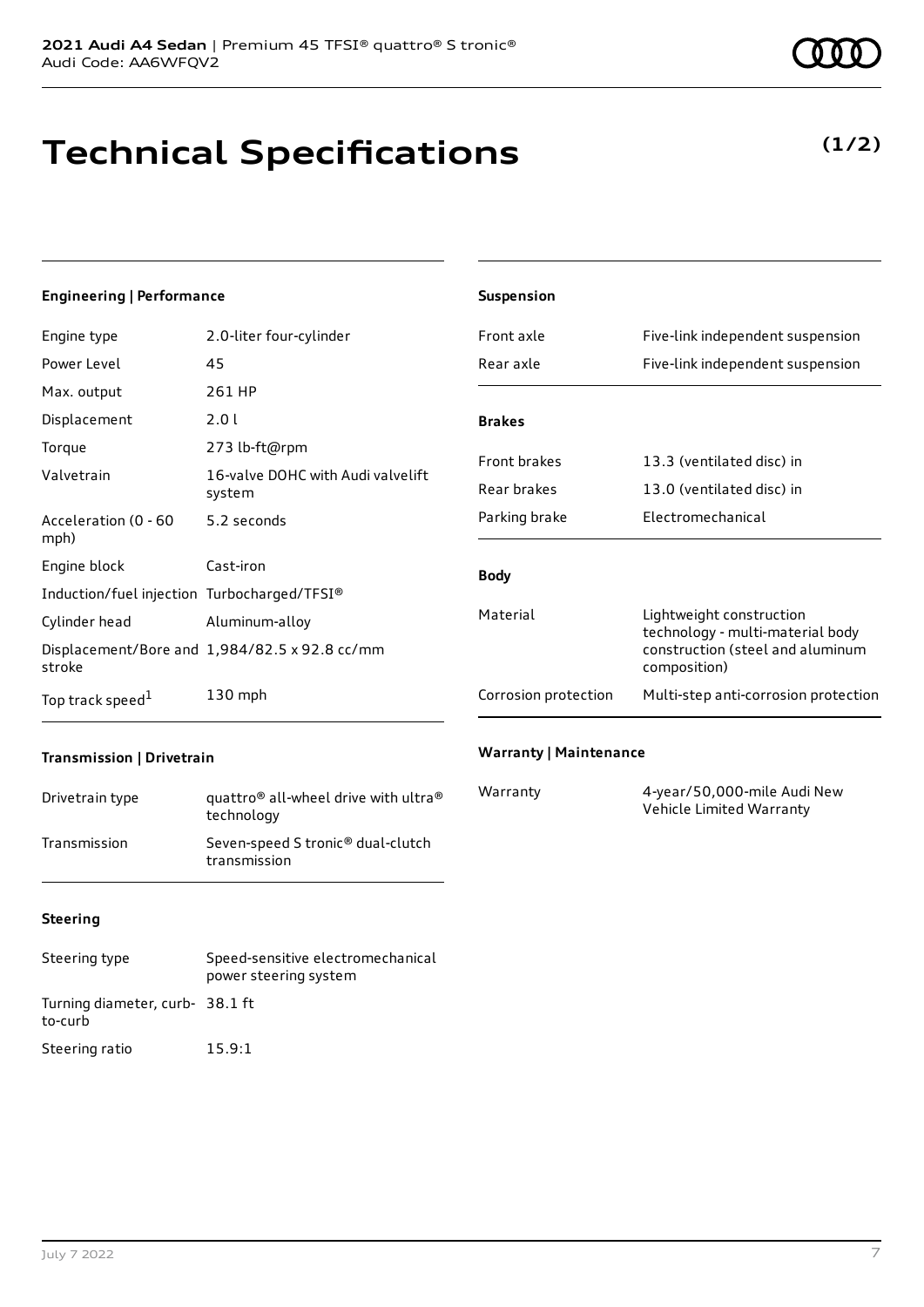## **Technical Specifications**

#### **Exterior Measurements**

| Height                           | 56.2 in  |
|----------------------------------|----------|
| Overall width without<br>mirrors | 72.7 in  |
| Length                           | 187.5 in |
| Wheelbase                        | 111.0 in |
| Drag coefficient                 | 0.28 Cw  |
| Overall width with<br>mirrors    | 79.6 in  |
| Track rear                       | 61.2 in  |
| <b>Track front</b>               | 61.9 in  |
| Curb weight                      | 3,627 lb |

#### **Interior measurements**

| Seating capacity                          | 5                     |
|-------------------------------------------|-----------------------|
| Shoulder room, rear                       | 54.5 in               |
| Head room with front<br>sunroof           | $37.3$ in             |
| Leg room, rear                            | 35.7 in               |
| Shoulder room, front                      | 55.9 in               |
| Head room with rear<br>sunroof            | 37.4 in               |
| Leg room, front                           | $41.3$ in             |
| Cargo volume, rear<br>seatbacks up/folded | $12.0/-$ cu ft, cu ft |

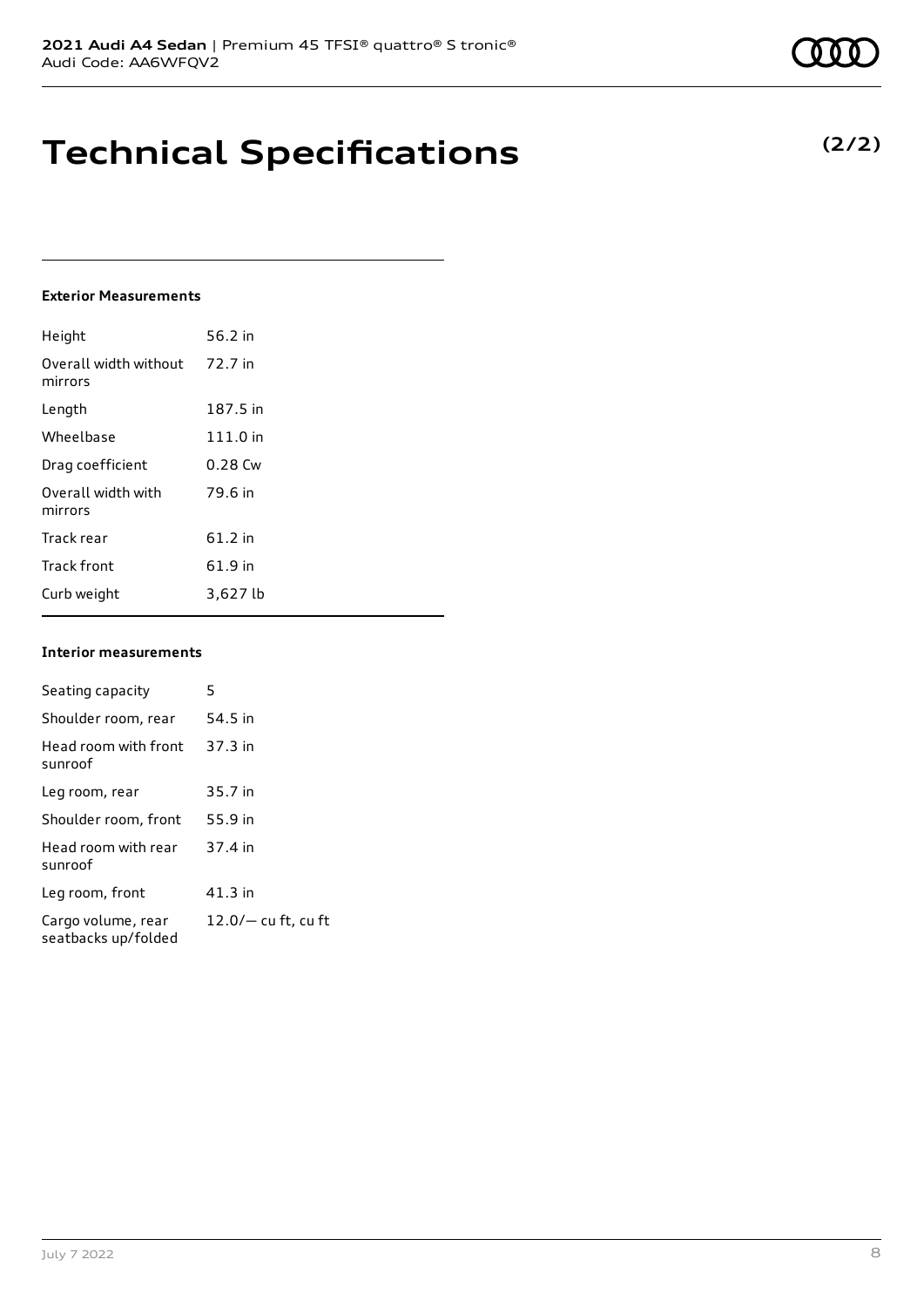

### **Consumption- and emission**

**Consumption by NEDC**

combined 27 mpg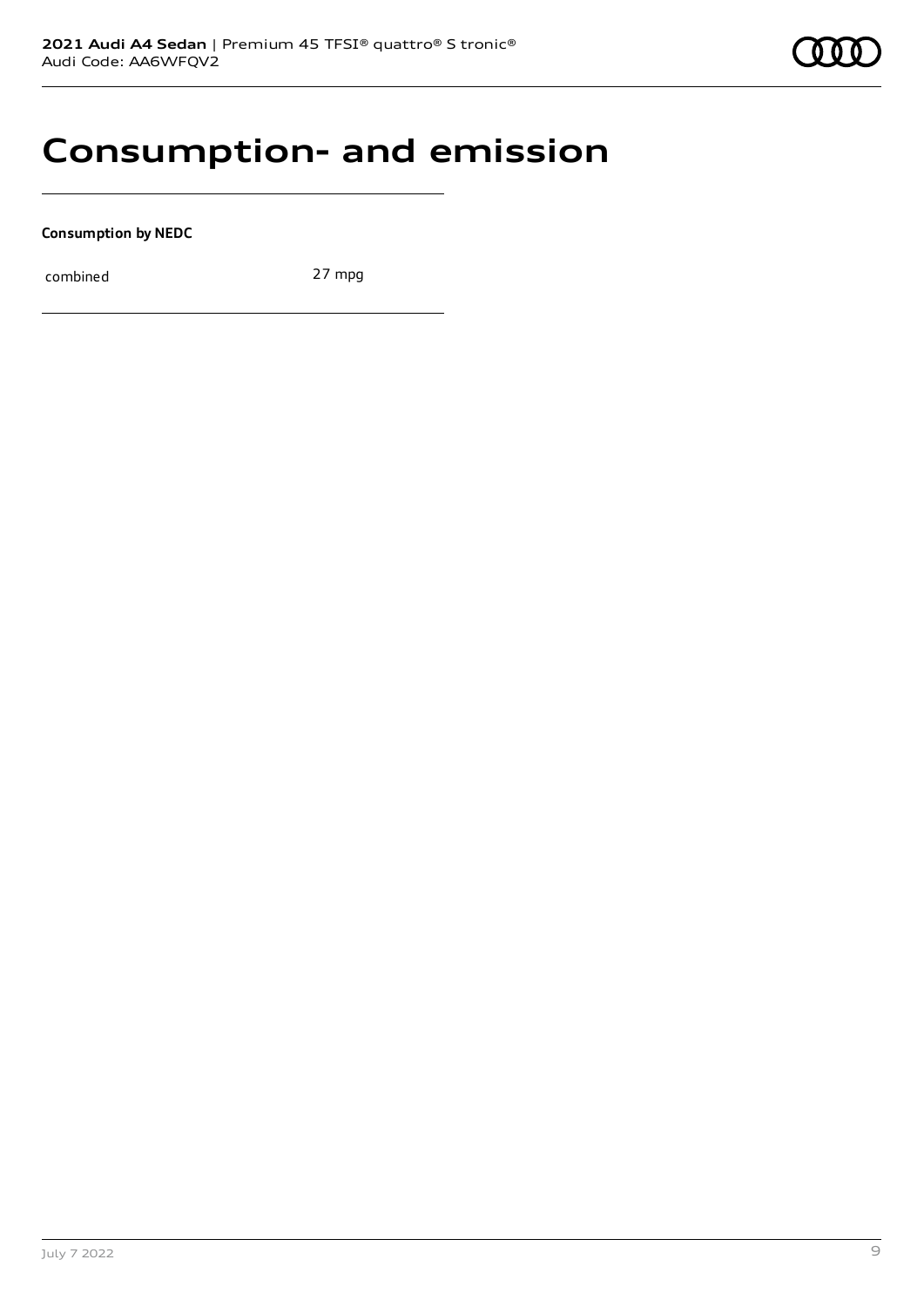

## **Contact**

Dealer **Audi South Coast**

1425 Auto Mall Dr 92705 Santa Ana **CA** 

Phone: +17149737766 FAX: 7145507285

www: [https://www.audisouthcoast.com](https://www.audisouthcoast.com/)